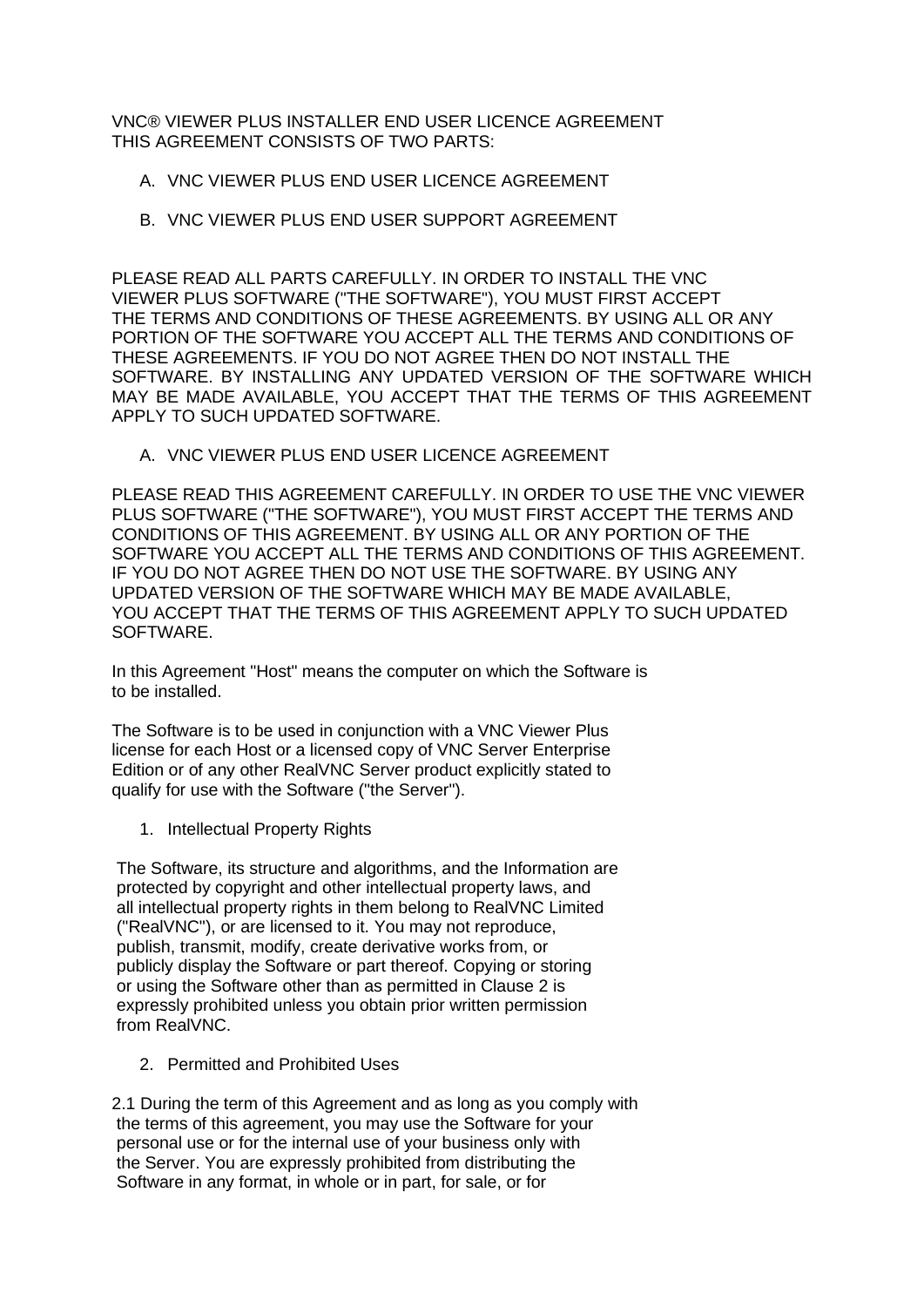commercial use or for any unlawful purpose.

2.2 You may not rent, lease or otherwise transfer the Software or allow it to be copied. Unless permitted by law, you may not reverse engineer, decompile or disassemble the Software.

## 3. Limited Warranty

3.1 RealVNC warrants to the original licensee that the Software will perform substantially in accordance with any documentation provided for it for 90 days following first use when used on Hosts meeting the minimum hardware and software requirements specified on the RealVNC website

3.2 This limited Warranty applies only if any problem is reported to RealVNC during the above warranty period. It is void if the failure of the Software is the result of accident, abuse, misapplication or inappropriate use of the Software or use with Hosts not meeting the minimum hardware and software requirements specified on the RealVNC website.

3.3 If the Software does not perform according to the above warranty, then you must make a warranty claim in writing to RealVNC and your exclusive remedy will be for RealVNC to replace the Software.

## 4. Limitation on Liability

EXCEPT FOR THE EXPRESS WARRANTIES GIVEN IN THIS AGREEMENT, TO THE EXTENT PERMITTED BY LAW, REALVNC DISCLAIMS ALL WARRANTIES ON THE SOFTWARE, EITHER EXPRESS OR IMPLIED, INCLUDING BUT NOT LIMITED TO THE IMPLIED WARRANTIES OF MERCHANTABILITY, NON-INFRINGEMENT OF THIRD PARTY RIGHTS AND FITNESS FOR PARTICULAR PURPOSE.

TO THE EXTENT PERMITTED BY LAW REALVNC SHALL NOT BE LIABLE FOR ANY DIRECT, CONSEQUENTIAL INDIRECT OR INCIDENTAL LOSS OR DAMAGES WHATSOEVER INCLUDING LOST PROFITS OR SAVINGS ARISING OUT OF THE USE OF THE SOFTWARE, RELIANCE ON THE DATA PRODUCED OR INABILITY TO USE THE SOFTWARE (INCLUDING LOSS OR DAMAGE TO YOUR (OR ANY OTHER PERSON'S) DATA OR COMPUTER PROGRAMS) EVEN IF REALVNC HAS BEEN ADVISED OF THE POSSIBILITY OF SUCH DAMAGES.

NOTHING IN THIS AGREEMENT LIMITS LIABILITY FOR DEATH OR PERSONAL INJURY ARISING FROM A PARTY'S NEGLIGENCE OR FROM FRAUDULENT MISREPRESENTATION ON THE PART OF A PARTY.

# 5. Export Control

The United States and other countries control the export of Software and information. You are responsible for compliance with the laws of your local jurisdiction regarding the import, export or re-export of the Software, and agree to comply with such restrictions and not to export or re-export the Software where this is prohibited. By downloading the Software, you are agreeing that you are not a person or entity to which such export is prohibited. RealVNC is United Kingdom Limited company.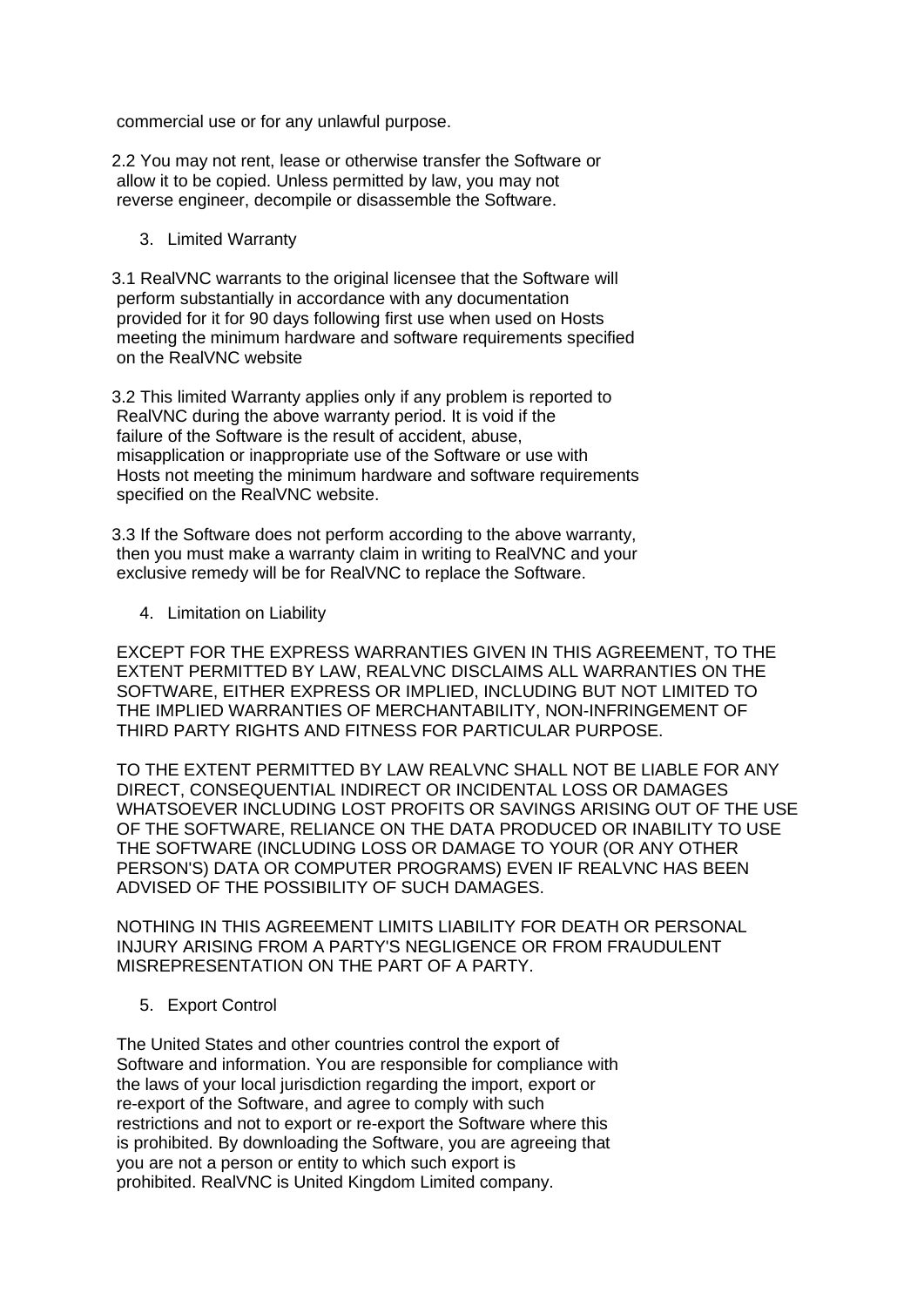# 6. Term and Termination

This licence shall continue in force unless and until it is terminated by RealVNC by e-mail notice to you, if it reasonably believes that you have breached a material term of this Agreement. In the case above, you must delete and destroy all copies of the Software in your possession and control and overwrite any electronic memory or storage locations containing the Software.

7. Data Protection

If REALVNC acts as a processor of your personal data in accordance with applicable data protection law the terms of the [Data Processing Agreement](https://help.realvnc.com/hc/en-us/articles/5438412949405-Data-Processing-Agreement-DPA-) which is hereby incorporated by reference shall apply. In the event of a direct conflict between this Agreement and the Data Processing Agreement, the Data Processing Agreement will govern.

8. General Terms

8.1 The construction, validity and performance of this Agreement shall be governed in all respects by English law, and the Parties agree to submit to the non- exclusive jurisdiction of the English courts.

8.2 If any provision of this agreement is found to be invalid by any court having competent jurisdiction, the invalidity of such provision shall not affect the validity of the remaining provisions of this agreement, which shall remain in full force and effect.

8.3 Despite anything else contained in this Agreement, neither party will be liable for any delay in performing its obligations under this Agreement if that delay is caused by circumstances beyond its reasonable control (including, without limitation, any delay caused by an act or omission of the other party) and the party affected will be entitled to a reasonable extension of time for the performance of its obligations.

8.4 No waiver of any term of this agreement shall be deemed a further or continuing waiver of such term or any other term.

8.5 You may not assign, subcontract, sublicense or otherwise transfer any of your rights or obligations under this Agreement.

8.6 This agreement constitutes the entire agreement between you and RealVNC.

B. VNC VIEWER PLUS END USER SUPPORT AGREEMENT PLEASE READ THIS AGREEMENT CAREFULLY. IN ORDER TO RETAIN THE SUPPORT SERVICES OF REALVNC FOR USE OF VNC VIEWER PLUS ("the SOFTWARE"), YOU MUST FIRST ACCEPT THE TERMS AND CONDITIONS OF THIS AGREEMENT. BY USING ANY UPDATED VERSION OF THE SOFTWARE WHICH MAY BE MADE AVAILABLE, YOU ACCEPT THAT THE TERMS OF THIS AGREEMENT APPLY TO SUPPORT OF SUCH UPDATED SOFTWARE.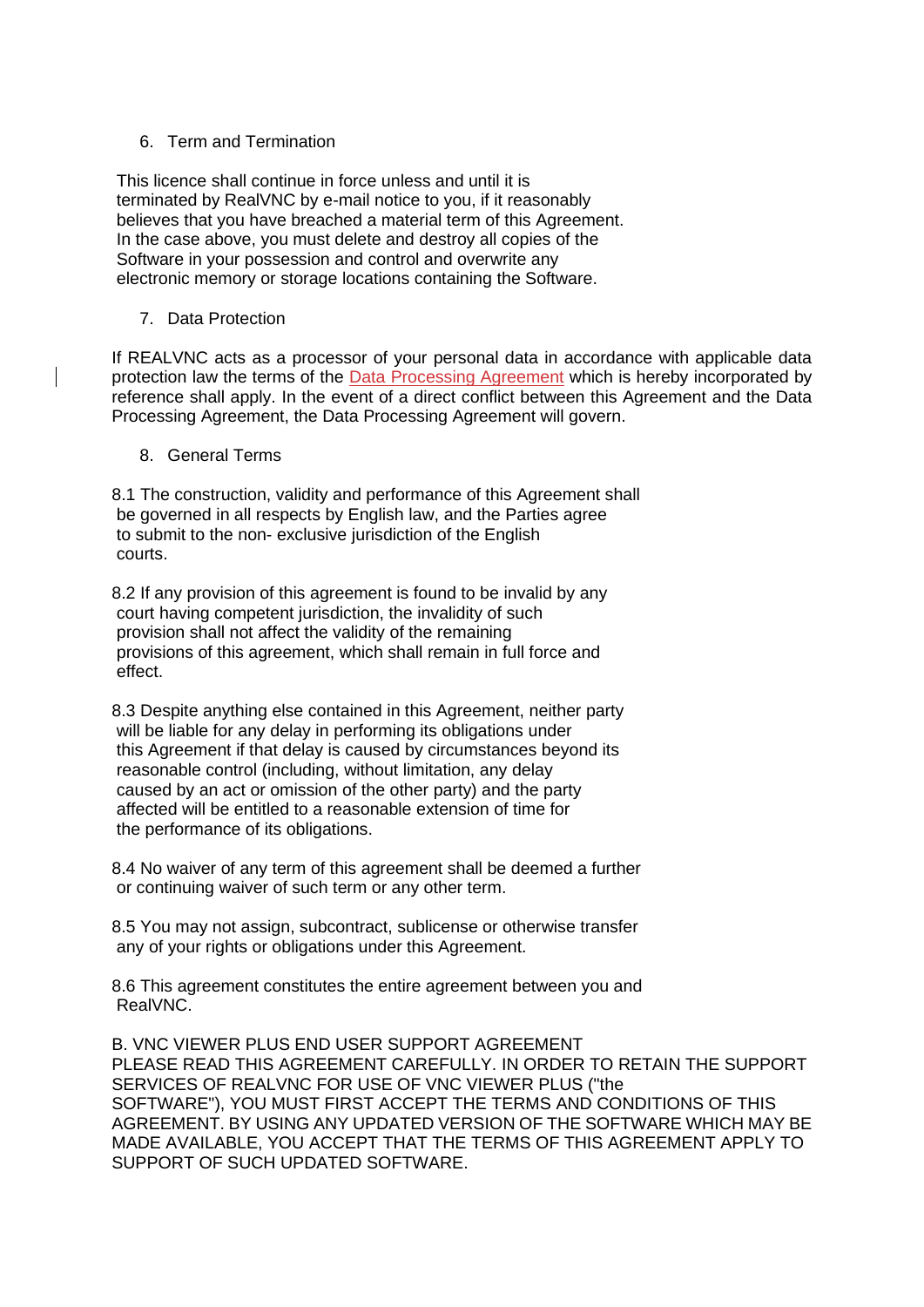1. Trial Software

This agreement is not applicable where a Trial licence to the Software is in use.

2. Maintenance and Services

During the term of this Agreement, provided all relevant Support Fees (set out in the Website) which are due and owing have been paid, RealVNC will provide the following services ("the Services") to you in relation to the Software in accordance with the terms and conditions of this Agreement:-

2.1 Provided you promptly notify RealVNC of any material defect in the Software (being any corrupt download, CD or licence key), RealVNC shall, subject to the following provisions, use its reasonable endeavours to correct the problem and provide a corrected version as soon as practicable after being so notified.

2.2 Updates or improvements to the Software published by RealVNC shall be made available on the RealVNC website.

2.3 The Services do not include the correction of any defects due to:-

2.3.1 any combination or inclusion of the Software with or in any computer program, equipment or devices not on the approved list on the RealVNC website;

2.3.2 you not giving RealVNC a sufficiently detailed description of the defect to enable RealVNC to identify the defect and to perform the Services;

2.3.3 any improper or unauthorised use or operation of the Software.

2.4 If a defect cannot be resolved in a reasonable time your exclusive remedy will be for RealVNC to either, at its sole option, replace the Software or refund the licence fee paid for the Software.

3. Fees

3.1 You must pay all relevant Support Fees which are set out in the Website when due in order to have the benefit of these support services.

3.2 All fees, expenses or other sums payable under this Agreement are exclusive of any applicable value added tax or other applicable taxes or duties for which you shall be additionally liable.

3.3 If any sum payable to RealVNC is not paid within 14 days after the due date RealVNC may suspend performance of its obligations and/or charge interest on a daily basis at the rate of 4% above the Barclays Bank Base Rate from time to time in force, compounded quarterly, from the date for payment of that sum to the date of actual payment.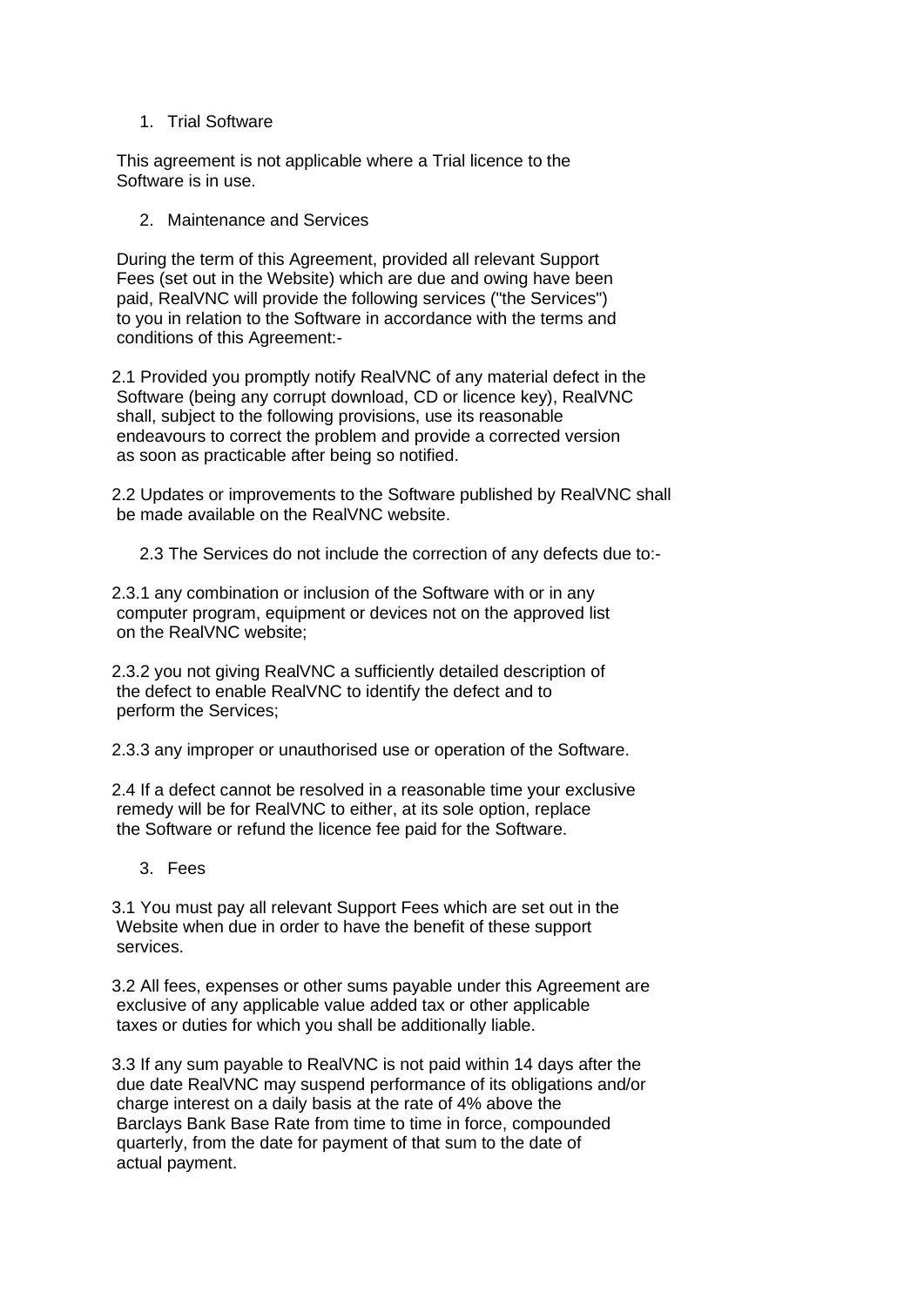### 4. Limitation on Liability

TO THE EXTENT PERMITTED BY LAW, REALVNC DISCLAIMS ALL WARRANTIES ON THE SOFTWARE OR THE SERVICES, EITHER EXPRESS OR IMPLIED, INCLUDING BUT NOT LIMITED TO THE IMPLIED WARRANTIES OF MERCHANTABILITY, NON-INFRINGEMENT OF THIRD PARTY RIGHTS AND FITNESS FOR PARTICULAR PURPOSE.

TO THE EXTENT PERMITTED BY LAW REALVNC SHALL NOT BE LIABLE FOR ANY DIRECT, CONSEQUENTIAL INDIRECT OR INCIDENTAL LOSS OR DAMAGES WHATSOEVER INCLUDING LOST PROFITS OR SAVINGS ARISING OUT OF THE SUPPORT SERVICES OR USE OF THE SOFTWARE, RELIANCE ON THE DATA PRODUCED OR INABILITY TO USE THE SOFTWARE (INCLUDING LOSS OR DAMAGE TO YOUR OR ANY OTHER PERSON'S DATA OR COMPUTER PROGRAMS) EVEN IF REALVNC HAS BEEN ADVISED OF THE POSSIBILITY OF SUCH DAMAGES. NOTHING IN THIS AGREEMENT LIMITS LIABILITY FOR DEATH OR PERSONAL INJURY ARISING FROM A PARTY'S NEGLIGENCE OR FROM FRAUDULENT MISREPRESENTATION ON THE PART OF A PARTY.

#### 5. Term and Termination

This support service shall continue in force for a period of twelve months, and may be continued by payment of the relevant Support Fees set out in the website. This agreement is automatically terminated if you fail to pay the Support fees when due.

#### 6. Data Protection

If REALVNC acts as a processor of your personal data in accordance with applicable data protection law the terms of the [Data Processing Agreement](https://help.realvnc.com/hc/en-us/articles/5438412949405-Data-Processing-Agreement-DPA-) which is hereby incorporated by reference shall apply. In the event of a direct conflict between this Agreement and the Data Processing Agreement, the Data Processing Agreement will govern.

### 7. General Terms

7.1 The construction, validity and performance of this Agreement shall be governed in all respects by English law, and the Parties agree to submit to the non-exclusive jurisdiction of the English courts.

7.2 If any provision of this agreement is found to be invalid by any court having competent jurisdiction, the invalidity of such provision shall not affect the validity of the remaining provisions of this agreement, which shall remain in full force and effect.

7.3 Despite anything else contained in this Agreement, neither party will be liable for any delay in performing its obligations under this Agreement if that delay is caused by circumstances beyond its reasonable control (including, without limitation, any delay caused by an act or omission of the other party) and the party affected will be entitled to a reasonable extension of time for the performance of its obligations.

7.4 No waiver of any term of this agreement shall be deemed a further or continuing waiver of such term or any other them.